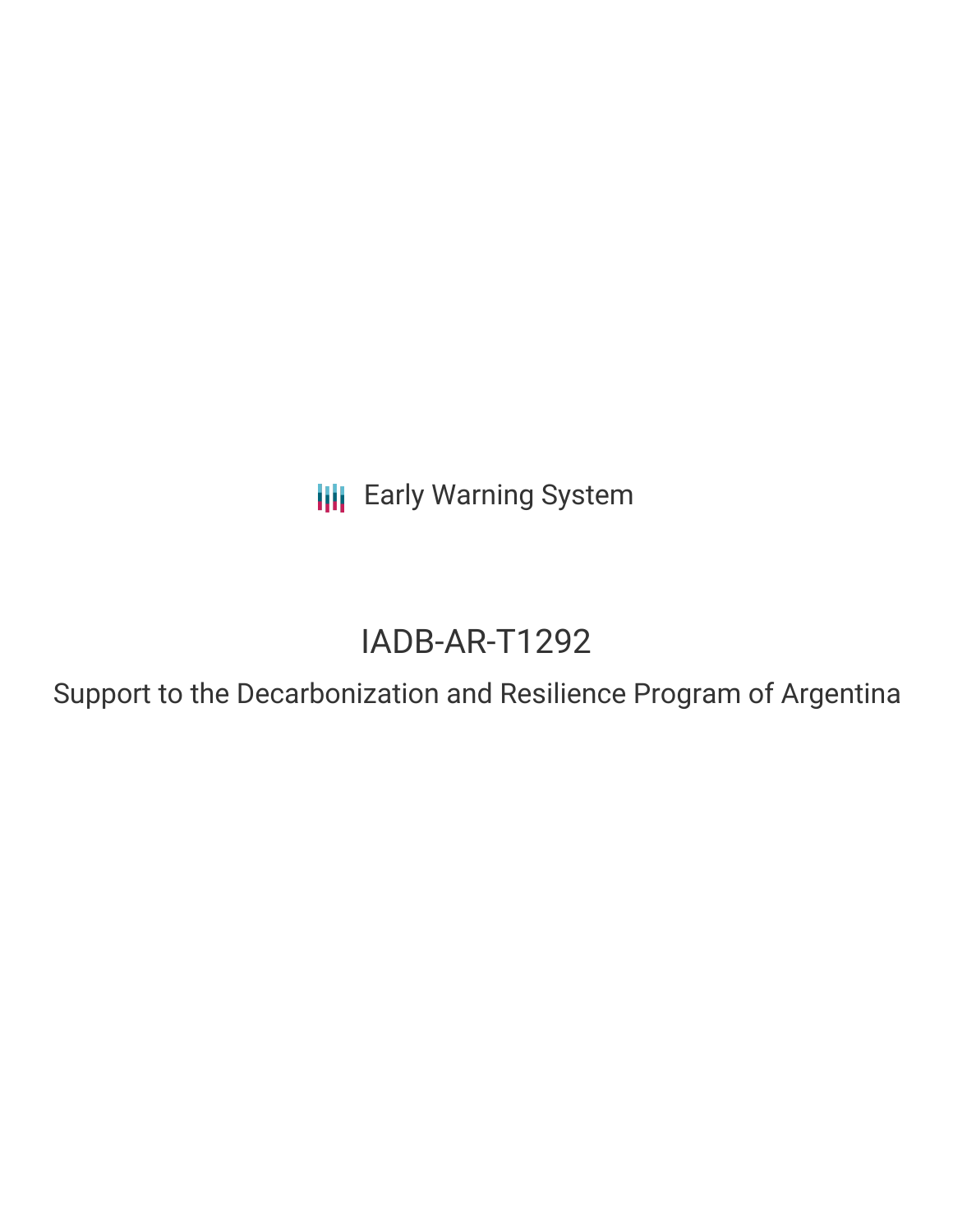

## Early Warning System Support to the Decarbonization and Resilience Program of Argentina

### **Quick Facts**

| <b>Countries</b>                        | Argentina                                                                                                                |
|-----------------------------------------|--------------------------------------------------------------------------------------------------------------------------|
| <b>Financial Institutions</b>           | Inter-American Development Bank (IADB)                                                                                   |
| <b>Status</b>                           | Approved                                                                                                                 |
| <b>Bank Risk Rating</b>                 | U                                                                                                                        |
| <b>Borrower</b>                         | Government of Argentina                                                                                                  |
| <b>Sectors</b>                          | Agriculture and Forestry, Climate and Environment, Energy, Finance, Law and Government, Technical Cooperation, Transport |
| Investment Type(s)                      | <b>Advisory Services</b>                                                                                                 |
| Investment Amount (USD) \$ 0.45 million |                                                                                                                          |
| <b>Project Cost (USD)</b>               | $$0.45$ million                                                                                                          |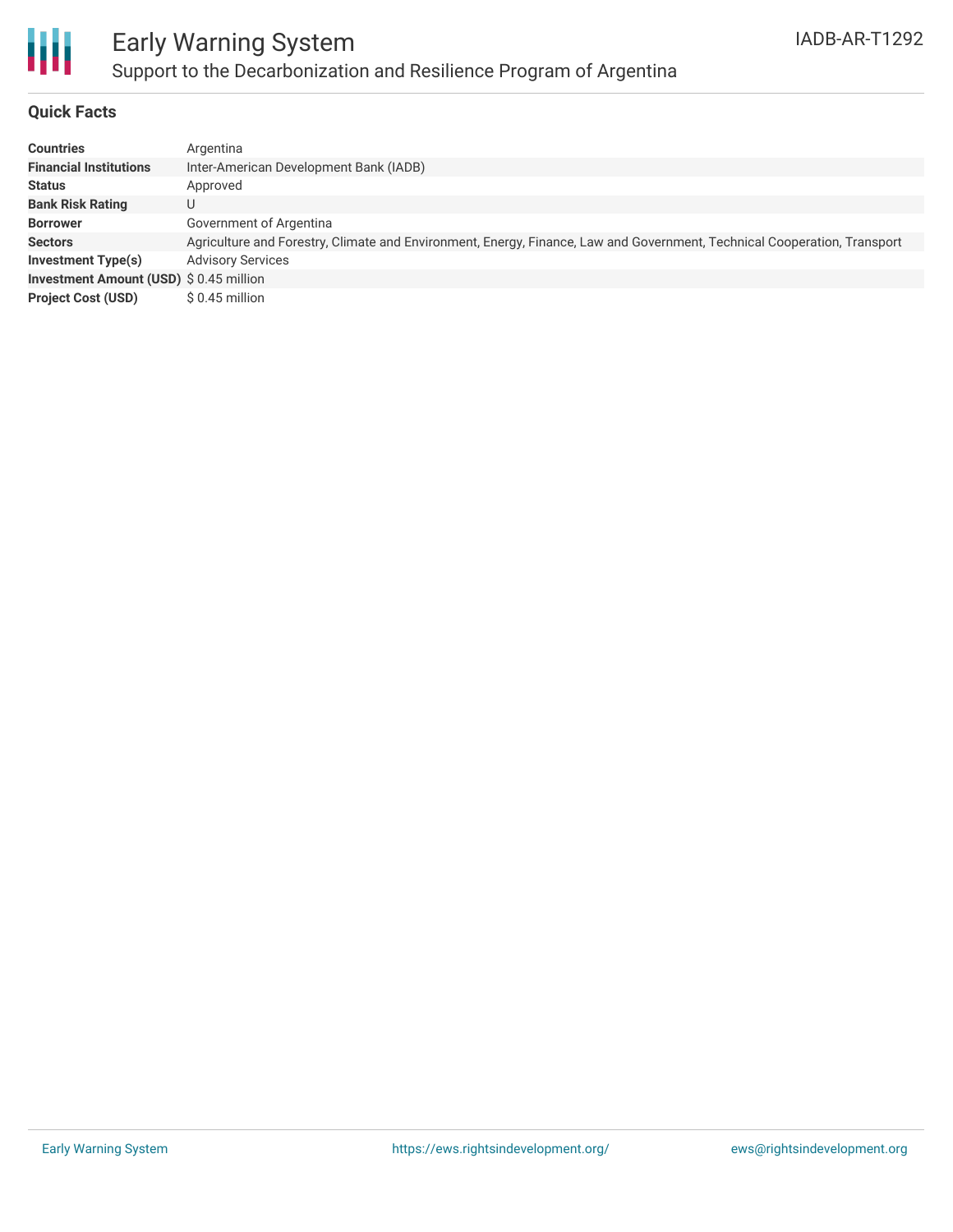

### **Project Description**

2.11 This TC objective is to support Argentina in the in the implementation of its National Determined Contribution (NDC) and design of its long term decarbonization strategy by 2050 (LTS) with the following specific objectives: (i) facilitate engagement with national stakeholders to understand how resilient and low carbon actions can help advance sectoral and macroeconomic development goals to improve the buy-in from national stakeholders; (ii) assess options that allow improving resilience and reaching net-zero emissions inform the design of sectoral pathways to net-zero emission and prepare analytical inputs and indicators, particularly in key sectors such as agriculture/forestry, financial market, transport and energy, urban development ; (iii) map existing relevant policies and create a policy roadmap to inform relevant decisionmakers to implement the NDC and LTS and feed the policy based loan (AR-L1351) and (iv) enhance the domestic analytical capacity to deliver the NDC and LTS objectives and share lessons learnt.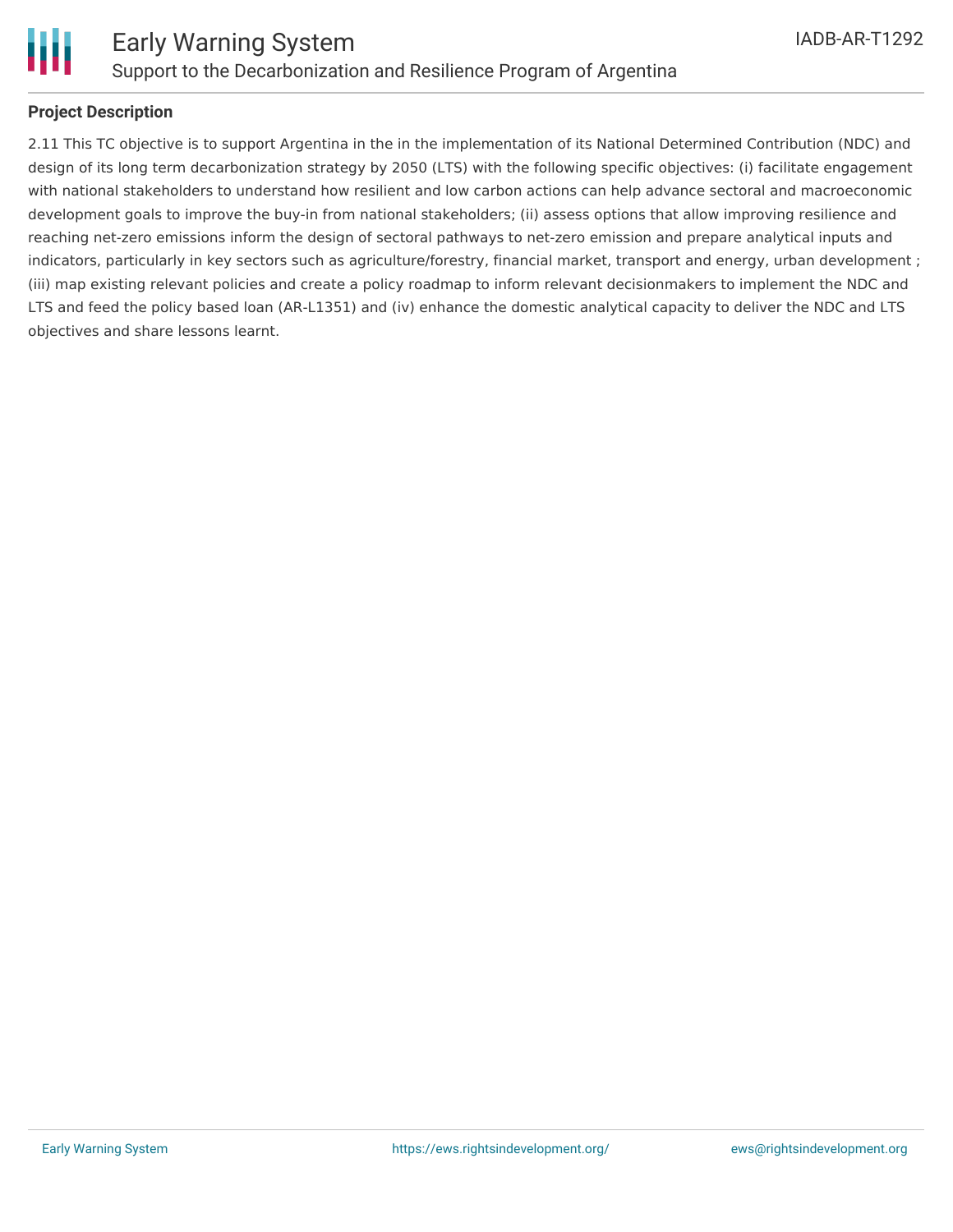

## Early Warning System Support to the Decarbonization and Resilience Program of Argentina

#### **Investment Description**

• Inter-American Development Bank (IADB)